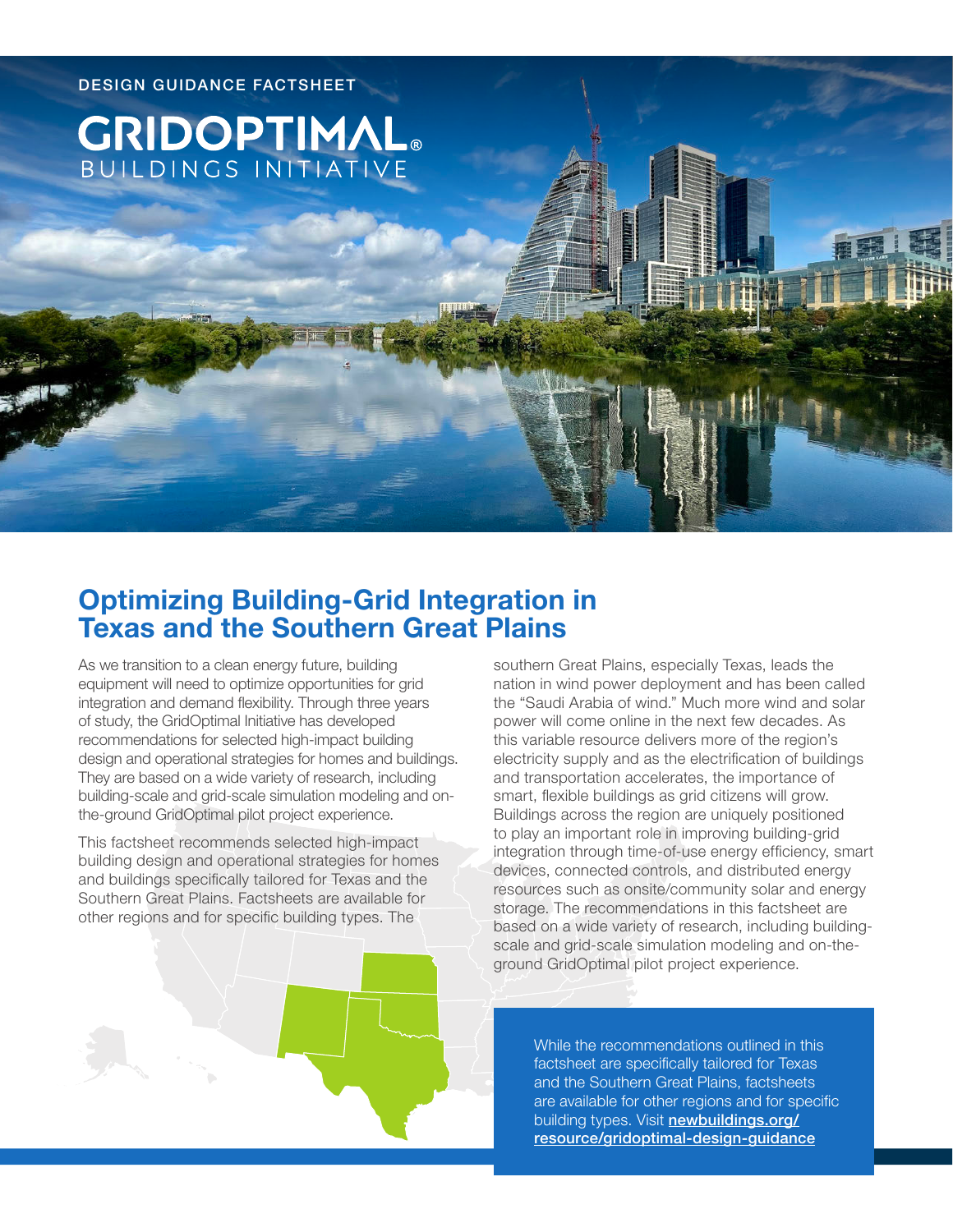### Top 5 GridOptimal Building Design and Operation Strategies:

#### **Texas and the Southern Great Plains**

Efficiency and demand flexibility strategies have widely varying impacts across multiple building types, climates, and grid paradigms. These high-impact approaches can help improve building-grid integration outcomes on both sides of the meter in this region.



#### **Smart HVAC controls.**

Temperature setpoint and schedule adjustments such as setbacks, precooling, and preheating can deliver peak demand savings and shift load toward low-cost, lowcarbon hours. Communications standards such as OpenADR 2.0b enable current and future participation in demand response and similar programs.



#### **Managed EV charging.**

Electric vehicles (EVs) are a key decarbonization solution but charging adds substantial demand. Charging during off-peak hours, and reducing or staging charging during peak hours mitigates the impact. Special rates and generous incentives are often available for smart EV chargers.



#### **Energy efficiency. Passive**

efficient envelope measures like insulation, air-sealing, windows, and cool roofs, along with active building efficiency improvements through mechanical system upgrades (HVAC and water heating) offer both year-round savings and peak demand reduction during times of high grid demand and carbon emissions. Energy efficiency is an enabler and often an impact multiplier for demand flexibility.



#### **Thermal energy storage.**

Thermal energy storage systems (e.g., ice, hot water) can enable load shifting away from high-cost, highcarbon hours. Key benefits include energy cost savings, emissions reductions, and resilient operations. Prioritize systems that enhance the overall energy efficiency of the cooling and heating systems to better co-optimize schedules and achieve both energy cost and carbon emissions savings, as well as resiliency.



**Solar + storage.** Onsite renewables help reduce building net demand during peak grid demand hours. In the windheavy grids found in the Great Plains, the flexibility offered by batteries and the ability to charge batteries during the day and discharge in the evenings are especially valuable. Solar + storage systems can enable buildings to island from the grid, allowing key systems and circuits to remain online during a power outage. Solar + storage can offer an attractive combination of cost savings, carbon reductions, and resiliency benefits.

## Key Enablers: Energy Efficiency and Distributed Energy Resources

**Energy efficiency** is critical: more-efficient buildings have lower operating costs, carbon impacts, and power demand. Efficient buildings with high-performance envelopes remain comfortable for longer without mechanical conditioning, widening the demand response potential and load shifting window.

**Passive strategies** can deliver targeted time-of-use energy savings. Insulation and air-sealing save energy all the time, but especially during peak conditions. West-facing shading and electrochromic windows reduce cooling demand during costly, high-carbon summer evenings.

**Active strategies** offer demand response by shifting load away from peak hours toward low-cost, lowcarbon hours. Automated grid-integrated controls on

HVAC, water heating, lighting, and appliances facilitate reliable, consistent load shifting during occupied and unoccupied hours.

**Distributed Energy Resources** (DERs) including solar PV, batteries, managed EV charging, and thermal energy storage can deliver energy flexibility. Target energy storage systems that can charge during the day and reduce evening demand. Co-optimize storage systems for both cost and carbon through real-time rate and carbon signals or by adding in a time-varying synthetic carbon cost. At a minimum, be solar-ready and storage-ready: reserve space and capacity in conduits and electrical panels for future DERs and related electric infrastructure.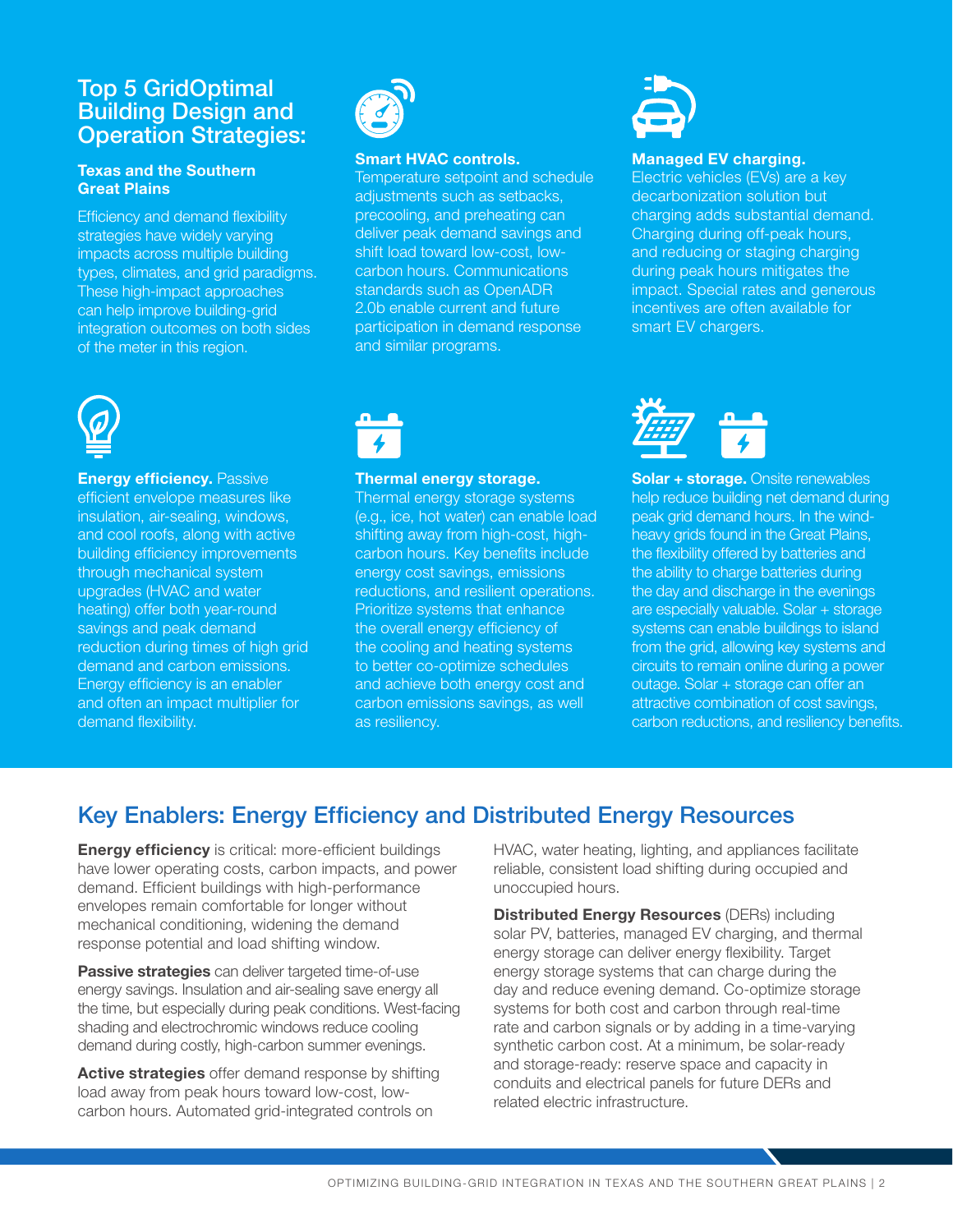### Designing and Operating Buildings in a Wind-Heavy Grid

Everything's bigger in Texas—wind power included. Texas and the Southern Great Plains have abundant, large-scale wind power that shapes daily and seasonal carbon intensity patterns and net system load profiles.

Mid-day hours offer the cleanest grid-delivered electricity. Around the year 2040, current forecasts predict the most carbon-intensive hours during summer nights when solar and wind generation is lowest. This region is expected to see a significant ramp-up in net system load (a doubling of demand over just three hours) during winter evenings. Buildings with the flexibility to shift winter demand prior to 4pm and/or reduce demand after 5pm with temperature setbacks, plug load controls, and other strategies can reduce emissions and energy generation costs.

To minimize carbon emissions from electricity consumption, identify hours in each season when high building demand coincides with high grid carbon factors. Search for energy-saving or demand flexibility opportunities in the end-uses and equipment that are driving significant building demand during those hours. Strategies that are well-suited to this grid paradigm include passive load shaping (e.g., air-sealing, insulation), diurnal demand flexibility strategies (e.g., precooling, temperature setbacks) as well as medium-duration energy storage (e.g., batteries, cold/hot water tanks).







© New Buildings Institute 2021

Hours with high net system load (dashed lines) tend to be more expensive and higher-carbon. Net system load equals total load minus renewable generation.

Electricity grids across the region are transforming toward zero carbon emissions. Buildings can enable this transition by focusing on time of use energy efficiency and demand flexibility.



All graphs and charts on this page show an average of 2036-2044 hourly data from the 2020 release of NREL's Cambium Standard Scenarios, available at <https://cambium.nrel.gov/>.